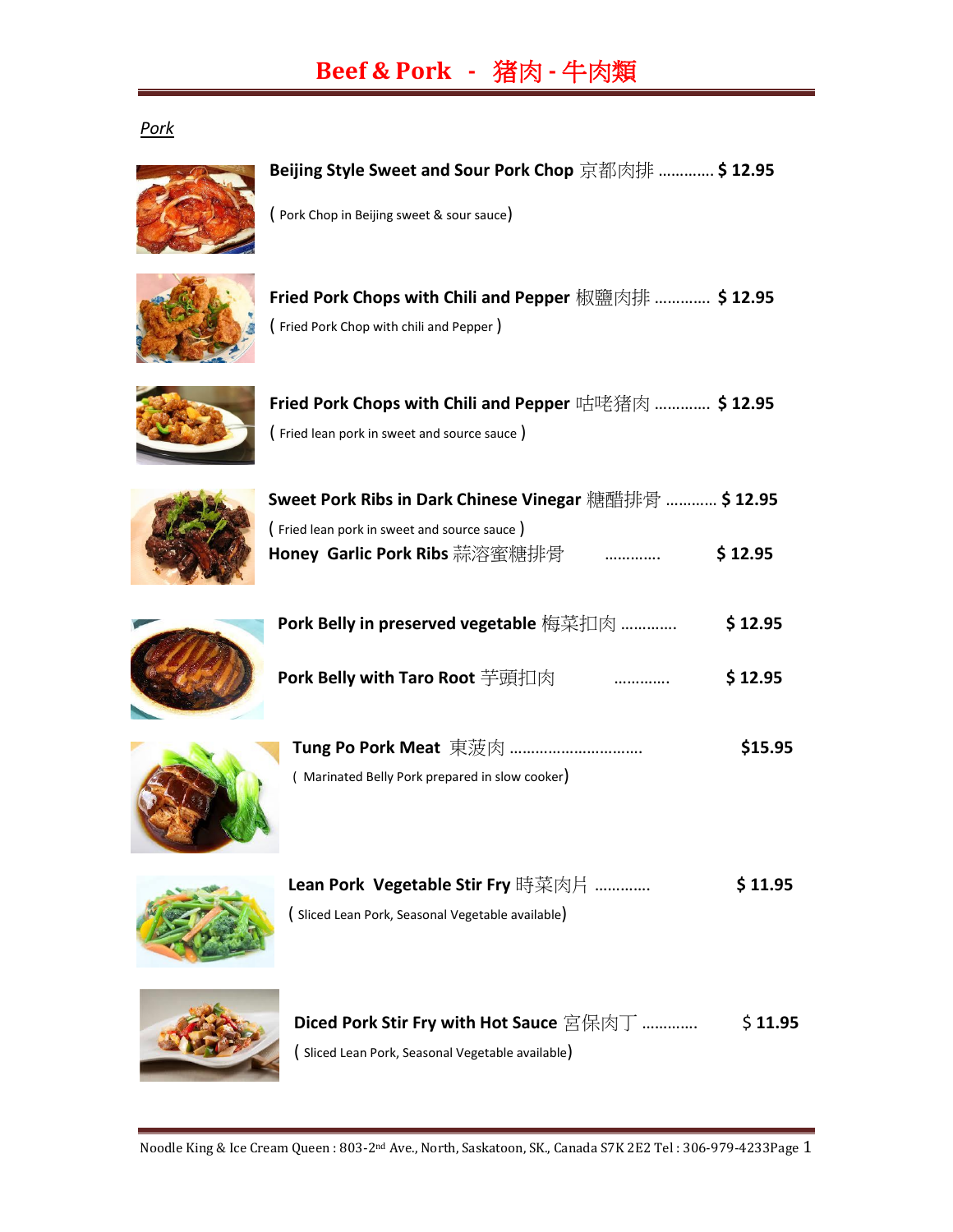### **Beef & Pork -** 猪肉 **-** 牛肉類

*Pork*







**Bar-B-Q Pork Egg Foo Yung** 义燒蛋芙蓉 …………. **\$ 11.95**



**Bar-B-Q Pork Tofu Hot Pot** 燒肉豆腐煲 …………. **\$ 13.95**

| Bar-B-Q Pork Tofu Hot Pot 燒肉豆腐煲  | \$13.95 |
|----------------------------------|---------|
| Assorted Pork Tofu Hot Pot 八珍豆腐煲 | \$13.95 |



| Egg Plant with Fish Sauce Hot Pot 魚香茄子煲  \$12.95 |  |
|--------------------------------------------------|--|
|                                                  |  |